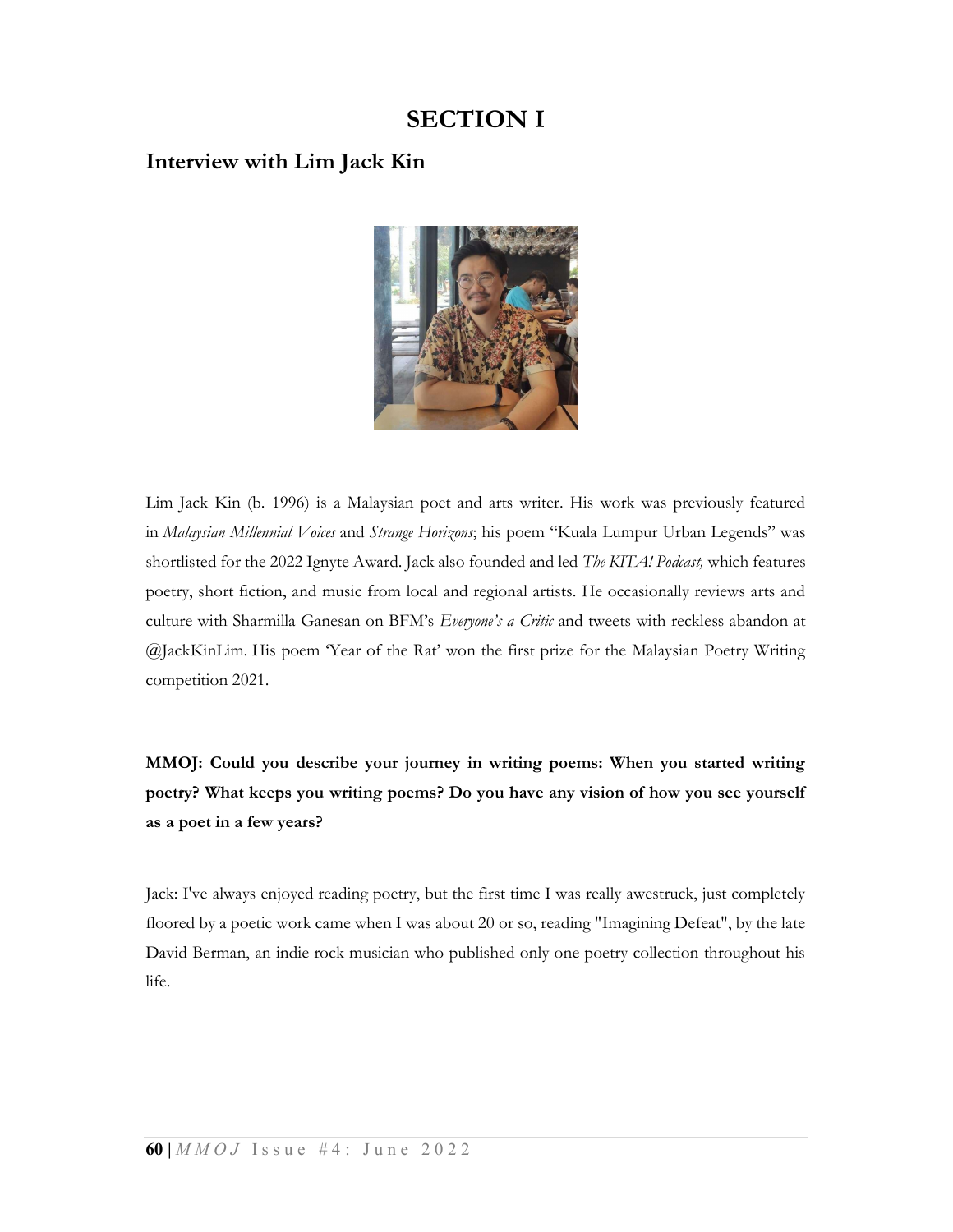I guess I keep writing because I haven't yet written a piece that affects me the way that "Imagining Defeat" or Berman's other work has! And in any case, ideas for poetry are hard to come by, so when I do get one I try to be grateful for it.

As for how I see my practice evolving, I have no idea and there's an element of excitement in that. Every time I write, my craft changes and I change along with it. Perhaps I'll write more often, perhaps less. As long as I continue to enjoy poetry in any form, as a reader or poet, I'll be happy.

#### MMOJ: What are your preoccupations in your poems?

Jack: I'm generally an anxious person, and much of my work deals with that. Whether it's the intensely personal anxiety that comes with love and personal relationships or my larger allencompassing worries over where we're headed as a society, a lot of these thoughts are just constantly in my mental orbit, so occasionally I pick them out and distil them into a poem.

I'm also fascinated by people who act on that anxiety in strange ways, like the persona of Charles Bernstein's "Dear Mr. Fanelli," or the characters in Tim Robinson's incredible sketch comedy series I Think You Should Leave. There's something so relatable and magnetic about the kind of people who allow the intensity of their embarrassment or anger or loneliness to take them to awkward, surreal places, and that's a sense I try to capture in my poetry.

#### MMOJ: Who are your favourite poets and do they have any influence on your writing?

Jack: Apart from David Berman, my favourite poets include Kay Ryan, Norman Dubie, and Cathy Park Hong. I'd also be remiss not to mention some of my Malaysian peers, including Kwan-Ann Tan and Yee Heng Yeh, whose work I'm endlessly drawn to and entranced by. They all have a brilliant command of craft, a crispness of imagery, and a clarity of message in their work that I'm always trying to emulate.

I'm also very much influenced by art forms outside of poetry; rappers like Run the Jewels and Open Mike Eagle, or folk musicians like Iron & Wine have an intensely visual, evocative lyrical style that certainly leaves a mark on me. I'm a big fan of film and television as well; at the risk of sounding pretentious, I suppose it all contributes to the broad emotional milieu that informs my work.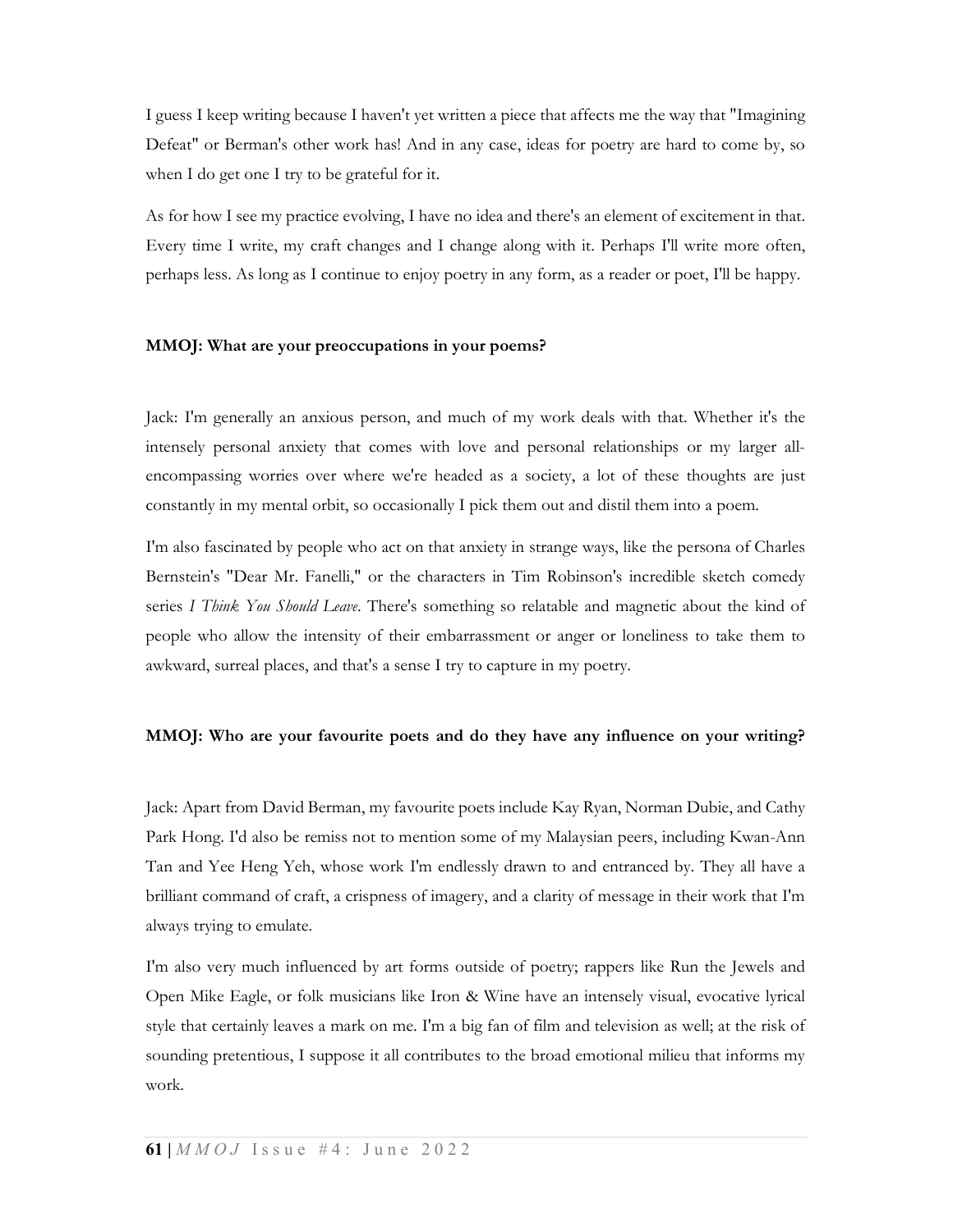#### MMOJ: Do you think about your position as a Malaysian poet writing in English?

Jack: Sometimes! Though I'm cautious of that phrasing, in all honesty; there's a lot of Malaysia that I'm simply not attuned to or capable of representing. My work is informed by a very specific middle-class Klang Valley-based experience, one that I'm aware is rather over-represented in Malaysian poetry. Within that, I'm happy to lend my own voice and ideas, and ultimately I'm feeling hopeful about the power of poetry as a vehicle for other Malaysians to share their own wildly different experiences.

### MMOJ: Please choose one of your poems from either *Malaysian Millennial Voices* or Year of the Rat and Other Poems and share your experience in writing the poem.

Jack: "Year of the Rat" had its origins in all of the feelings I had about 2020, particularly the Sheraton move early that year and the potential proclamation of a state of emergency towards the year's end.

Seeing the violence of the state in using COVID-19 as an excuse to incarcerate undocumented migrants, crack down on protesters, and solidify the power of corporate interests was eye-opening. The structures of power and government were so clearly and unashamedly divorced from our interests and well-being. Voting didn't work, because the system we were voting over did not work. In my head, I think of 2020 as the year I became more of an anarchist and socialist, and I'm probably not alone.

I wanted to get all those feelings out onto paper, and "Year of the Rat" was what I ended up with. It's a poem about alienation, about a cold uncaring dystopia being imposed on us, about our lives being dependent on a class of decision-makers who can only be beheld from a distance, through a camera lens or a laptop screen, and the lack of choice we have about it all. The poem came to me rather quickly, and went through several very boring rounds of workshopping, feedback, and revising without much fanfare; like many poems, the context that inspired "Year of the Rat" is much more engaging than the actual process of its creation, I'm sorry to say.

I submitted it to *Almost Darurat*, a wonderful zine edited by Deborah Augustin and Samantha Cheh aimed at raising funds for mutual aid in Sabah. It wasn't picked up, but the thoughts and feelings never went away and despite the dated astrological reference, the poem still felt relevant in 2021